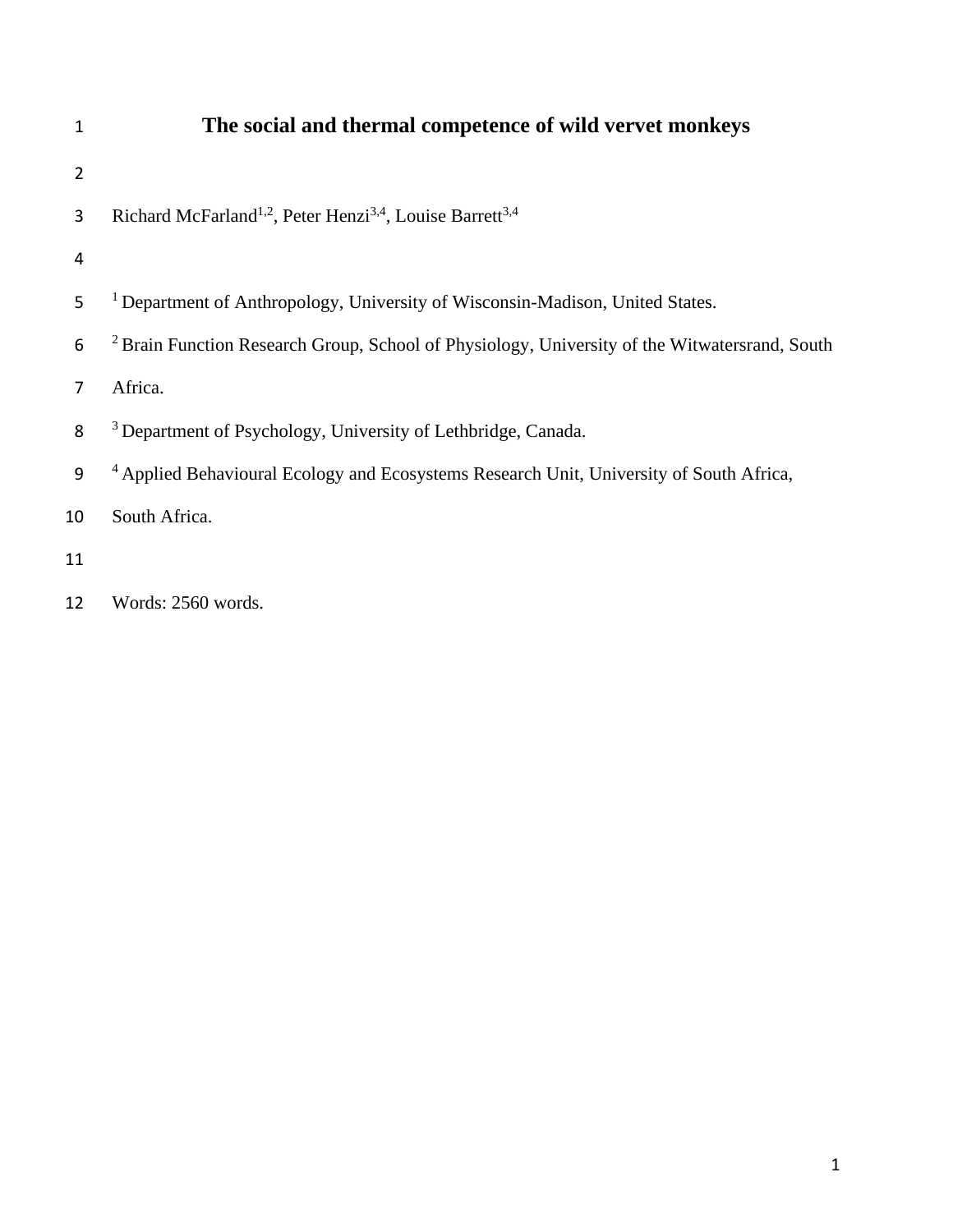As long-lived, slowly reproducing animals, primates face numerous ecological challenges to their survival and successful reproduction. The majority of primates live in groups, an adaptation widespread in the animal kingdom that can provide improved predator defense, food acquisition, and access to mating opportunities; all of which can contribute to an individual's fitness. Compared to other animal taxa, however, primates are intensely social, spending a significant amount of time forming and maintaining social relationships within their group (Dunbar 1991). There is evidence to suggest that such relationships are evolutionarily adaptive: more socially integrated individuals experience improved rates of survival and reproductive success (Silk et al. 2009; Schülke et al. 2010; McFarland & Majolo 2013; McFarland et al 2017). One argument for the adaptive value of social relationships is that they help offset the inevitable costs of group- living, which manifest in terms of increased competition for resources, such as food, safe spatial positions and mates. The patterning of social life thus represents the negotiation of individual needs within constraints imposed by others. This, in turn, is argued to have selected for a high degree of developmental plasticity and behavioral flexibility among the anthropoid primates in particular.

 In addition to these social challenges, climatic variability is also known to exert strong selective pressures on ecology, behavior and physiology, and has similarly been argued to select for plasticity in the form of developmental norms of reaction, as well as individual behavioral flexibility. Most notably, it has been argued that selection for the ability to cope with and respond to rapid and extensive environmental change can explain patterns of hominin evolution, and the marked flexibility of humans compared to other animals (Potts 1998; Maslin et al. 2015). Understanding the scope and limits of primates' ability to cope with environmental variability is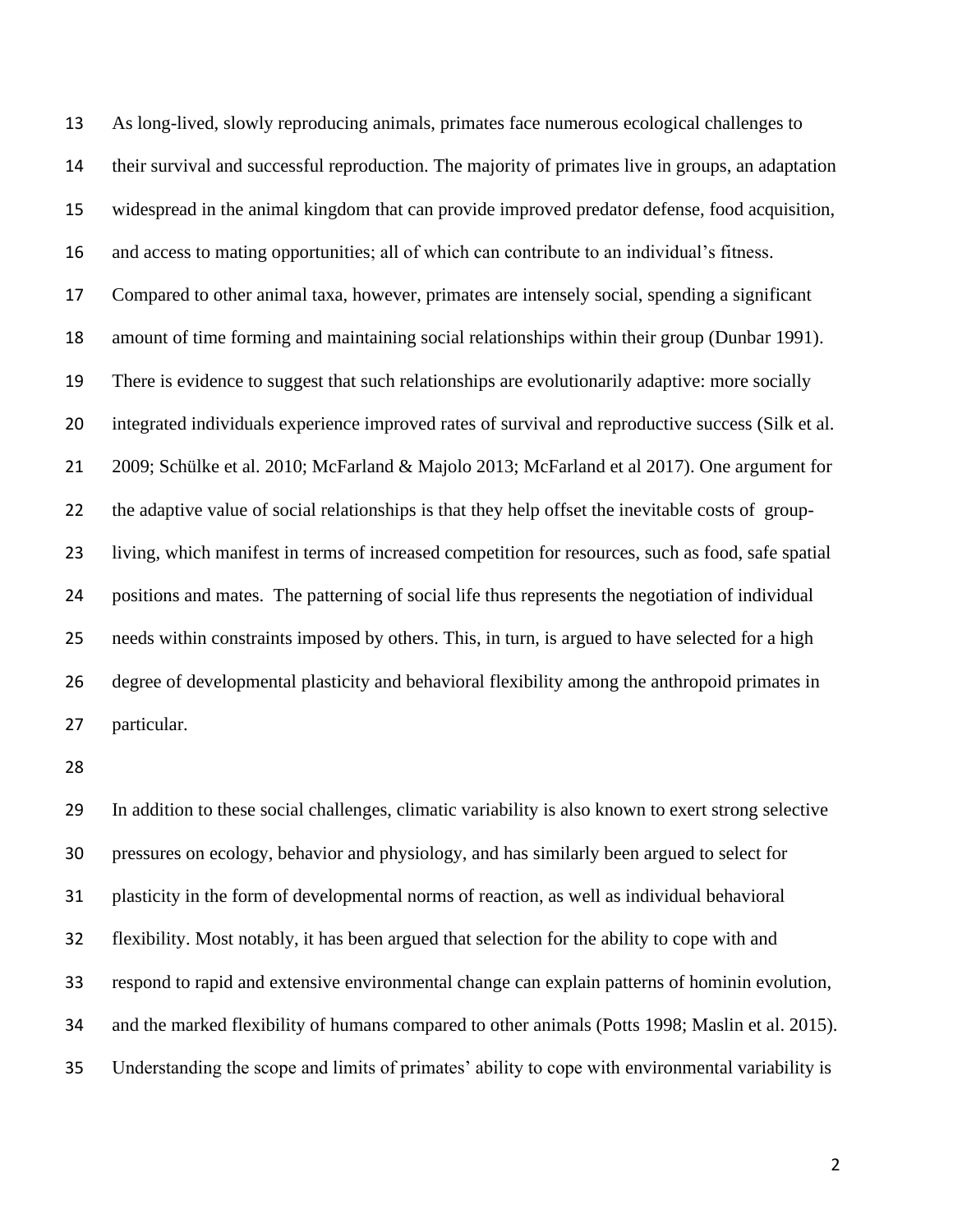thus the focus of much socioecological research which, broadly speaking, attempts to answer the question of how primates solve their ecological problems with respect to the opportunities and constraints of social life. Such questions are becoming ever more pressing in the context of the imminent threat of global climate change to our planet's biodiversity (Thompson et al. 2005; Wiederholt & Post 2010). Approximately 60% of species are now threatened with extinction, with 75% of primate species experiencing a declining population (Estrada et al. 2017).

 Our own research focuses on the behavioral and physiological strategies used by primates to deal with environmental variation, both via changes in resource availability and in terms of direct climatic effects. Specifically, we focus on the thermal physiology wild vervets (*Chlorocebus pygerythrus*), investigating whether social life compounds or ameliorates the demands made by the thermal environment. Vervet monkeys are ideal model organisms for a study of this type because they are obligatorily social, experience a wide temperature range in arid environments, and manifest a range of specialised behavioral thermoregulatory adaptations. To date, most studies on the thermal physiology of large mammals (which, generally speaking, means non- rodent species) have focused on species that are either solitary or show limited sociality (Fuller et al. 2016). Unlike these species, group-living primates potentially face a compromise between the strategies that promote physiological homeostasis and those that optimise the benefits of group-living. Our study is unique, therefore, in allowing us to probe the intersection of our animals' ecological and social strategies, the degree of flexibility they display, and what consequences this holds for survival and reproductive success. This, in turn, provides vital information concerning the long-term viability of vervets populations in the face of ongoing climate change.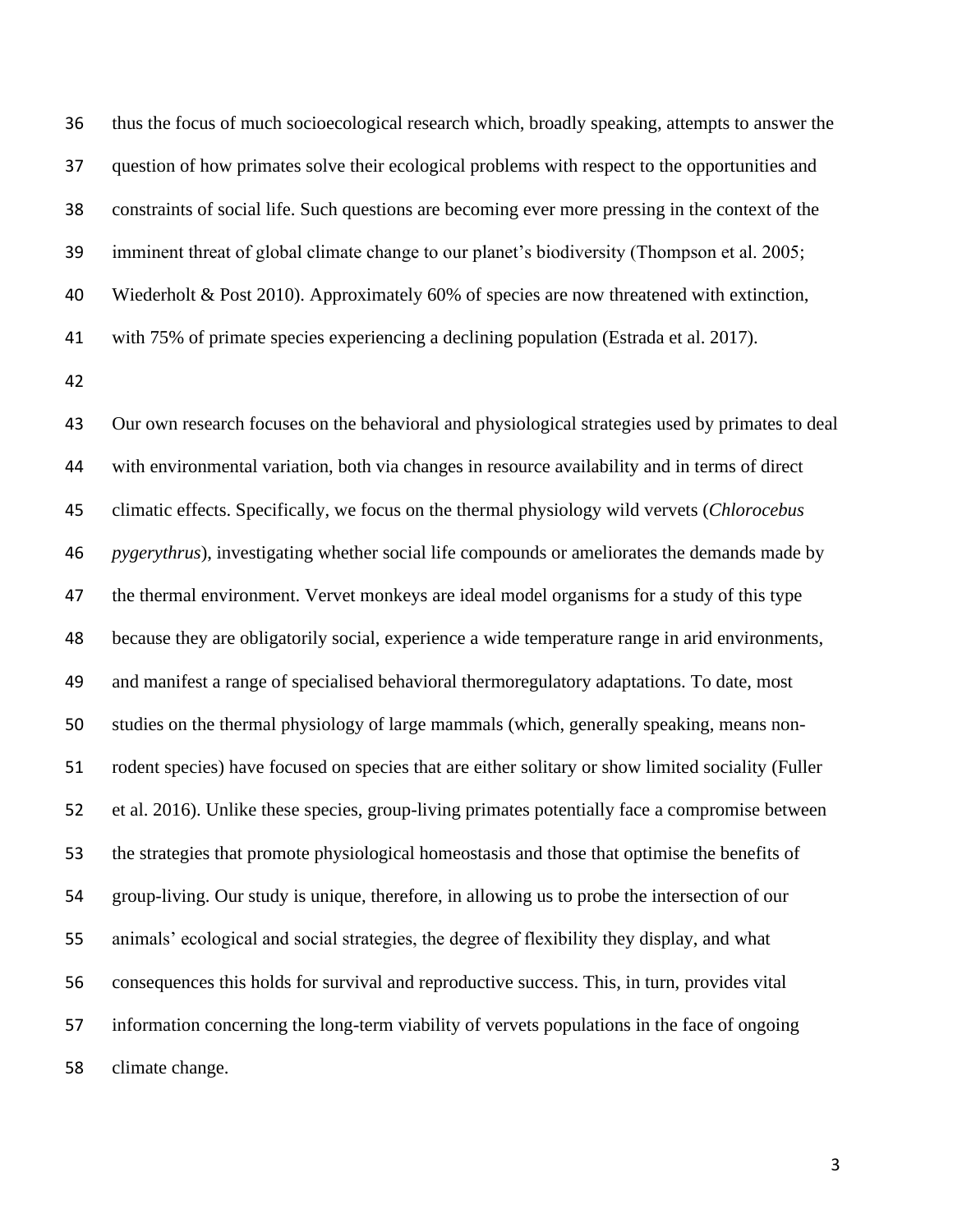| 60  | Since 2008, we have been studying three groups of vervets on the Samara Private Game Reserve       |
|-----|----------------------------------------------------------------------------------------------------|
| 61  | in the Nama Karoo, Eastern Cape, South Africa, combining behavioral, ecological, and body          |
| 62  | temperature data, to investigate individual differences in thermal competence, sociability and     |
| 63  | fitness-related traits. Samara is characterized as a high-altitude, semi-arid desert, with vervet  |
| 64  | presence mostly restricted to narrow strips of riparian Acacia karroo woodland along non-          |
| 65  | perennial streams (Pasternak et al. 2013). The region experiences hot, wet summers (November –     |
| 66  | March) and cold, dry winters (June – August), with minimum and maximum temperatures                |
| 67  | ranging between -5 and 40 °C (McFarland et al. 2014). This region of South Africa is also prone    |
| 68  | to intermittent periods of drought (Hoffman et al 2009). Vervets have inhabited the semi-arid      |
| 69  | karoo biome of South Africa since at least the 18 <sup>th</sup> century, and despite these extreme |
| 70  | environmental conditions, are found at high population densities, with higher than average group   |
| 71  | sizes compared to other vervet populations in Africa (Pasternak et al. 2013). The rapidity of      |
| 72  | change in arid-zone thermal environments offers an excellent and feasible opportunity to track     |
| 73  | the targets of natural selection for thermal competence.                                           |
| 74  |                                                                                                    |
| 75  | The majority of studies that have explored the effects of environmental variability on primates    |
| 76. | have tended to focus on the effect of climatic variables on behaviors crucial for survival (e.g.   |
| 77  | resting, foraging and social activity: Hill et al. 2003; Campos & Fedigan 2009; Korstjens et al.   |
| 78  | 2010; Majolo et al. 2013; McFarland et al. 2014). Importantly, only a few studies have directly    |
| 79  | collected body temperature measurements from free-ranging primates (Brain & Mitchell 1999;         |

Mzilikaze et al. 2006; Dausman et al. 2004; Nowack et al. 2010; Thompson et al. 2014).

81 Although these studies have provided important insights, they have been restricted to few study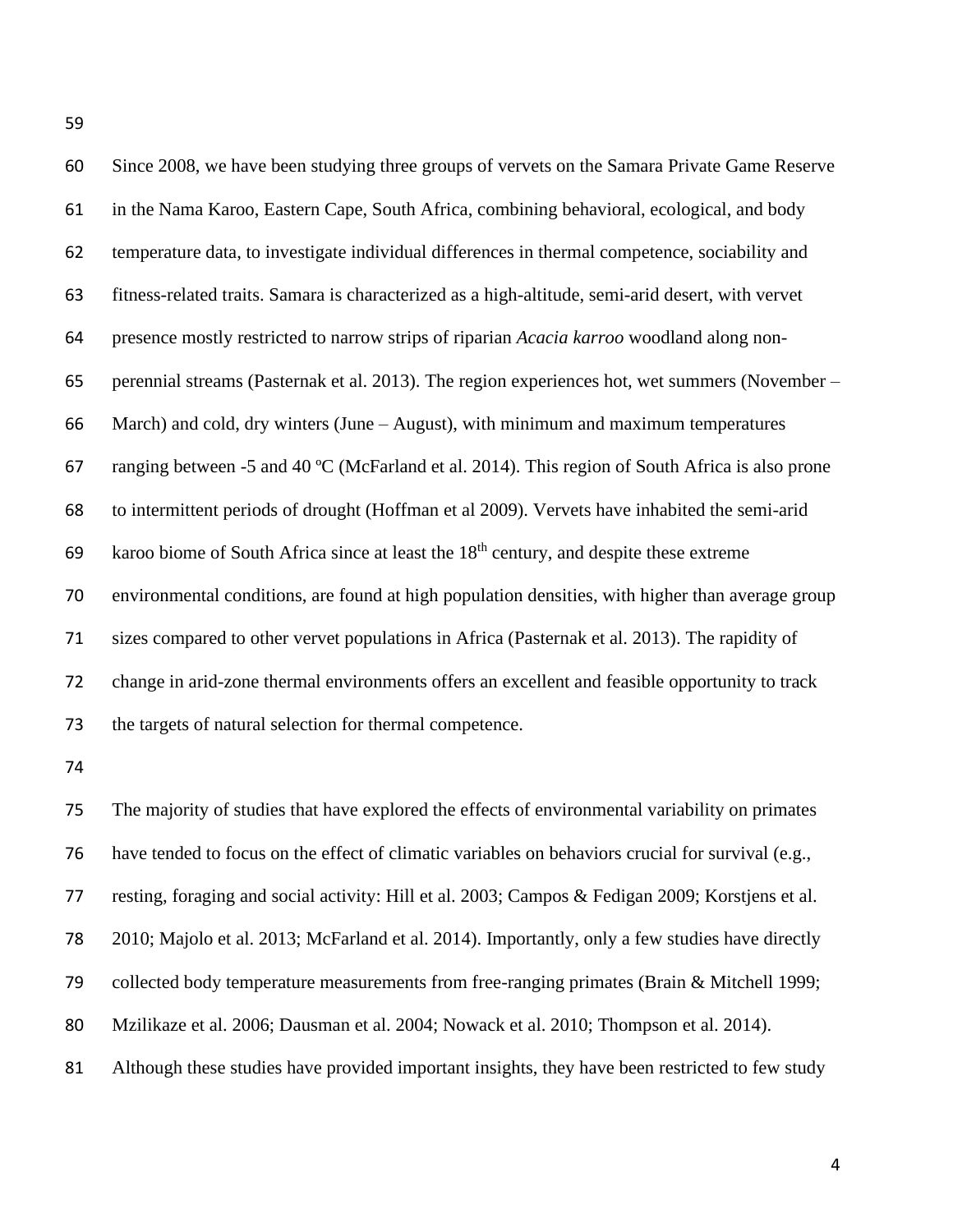subjects, short study periods, or lacked detailed simultaneous data on the primates' behavior, feeding ecology and environment. Moreover, most of these studies used skin or subcutaneous body temperature measurements, which can be significantly affected by ambient temperature, ultimately providing less accurate accounts of the effect of climate on core body temperature. Consequently, the existing literature provides limited insight into the effects of environmental variability on animal's ability to thermoregulate efficiently. Our study of vervets is the first to use bio-logging technology to collect continuous long-term measurements of core body temperature from multiple individuals in a wild population, whilst simultaneously collecting detailed records of their behavior and ecology (McFarland et al. 2013). Bio-logging has allowed us to determine how efficiently a monkey regulates its body temperature (i.e., daily body temperature averages, amplitudes, minima and maxima) when exposed to environmental and social stressors.

 Like all mammals, vervet monkeys are homeothermic, and typically maintain a body temperature ranging between 37 and 39 ºC (Lubbe et al. 2014). Homeothermy is the ability to maintain a core body temperature within a narrow range when subjected to a wide range of environmental temperatures. This is achieved through a combination of autonomic and behavioral processes. Autonomic processes, involving the activation of pathways in the anterior hypothalamus to regulate the balance of heat production and loss, can be costly in terms of energy expenditure at low temperatures, and water loss (i.e., evaporative sweat) at high temperatures. To help alleviate these costs, animals can also engage in behaviors that help to keep their body warm or cold, such as changing posture or selecting appropriate microclimates. Vervets use various behavioral strategies in their attempt to buffer themselves from environmental variability. During warmer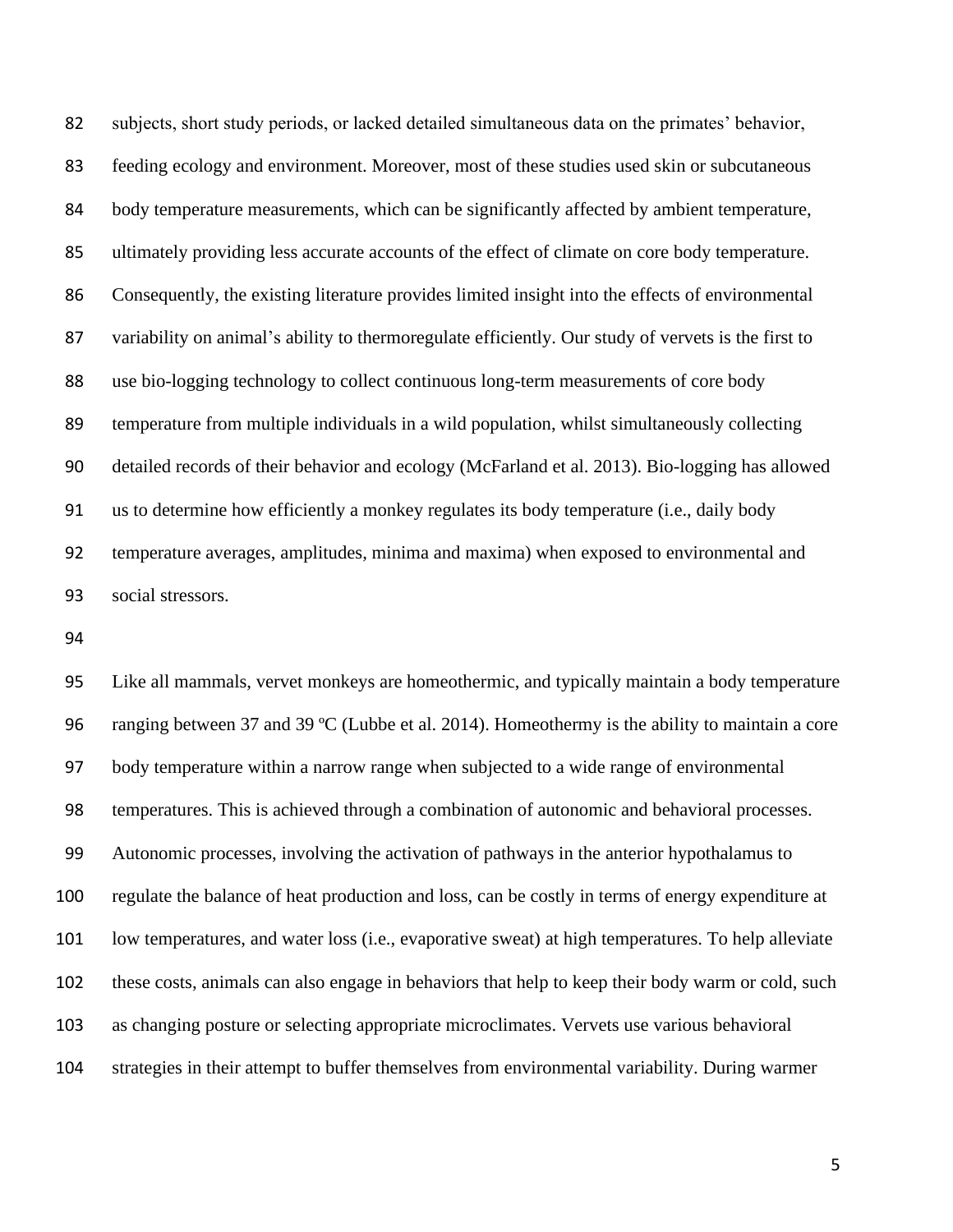periods, vervets spend significantly more time resting at the expense of feeding (McFarland et al. 2014). To reduce the effect of the heat, vervets also seek out shade, hug cool river rocks, retreat into aardvark burrows, and spend time swimming (Fig. 1). In cooler conditions, vervets can be seen sun-basking or huddling with other group members, as they try to maximize heat gain, or minimize heat-loss, respectively (Fig. 1). Vervets devote significantly more time to feeding, at the expense of resting, as part of their attempt to meet the energetic demands of colder conditions (McFarland et al. 2014).

 So far, we have established that vervet monkeys in the Eastern Cape are more prone to cold stress than heat stress (Lubbe et al. 2014; McFarland et al. 2015; Henzi et al. 2017). Specifically, vervets display reduced thermoregulatory efficiency, experiencing lower, and increasingly hypothermic body temperatures, when temperatures are cold (i.e., the winter months). Moreover, we also see the greatest inter-individual variability in thermal competence at this time of year, and these effects become more pronounced as winter progresses and the energetic demands persist. The challenge of the cold is to minimize heat-loss to the environment whilst maximizing heat-gain and energy consumption. These problems are exacerbated at night, when vervets retreat to the trees and the risk of predation from land predators is highest (such predators present a significant risk at our study site, where vervets are exposed to black-backed jackal (*Canis mesomelas*), caracal (*Caracal caracal*) and several birds of prey: Pasternak et al. 2013; Ducheminsky et al. 2014). With minimal foraging capability, there is little a monkey can do to buffer itself against cold night-time temperatures. The only strategy available is to find another group member, and engage in huddling. Nocturnal huddling has been observed to be an important adaptation to a range of primate species living in temperate climates (Takahashi 1997;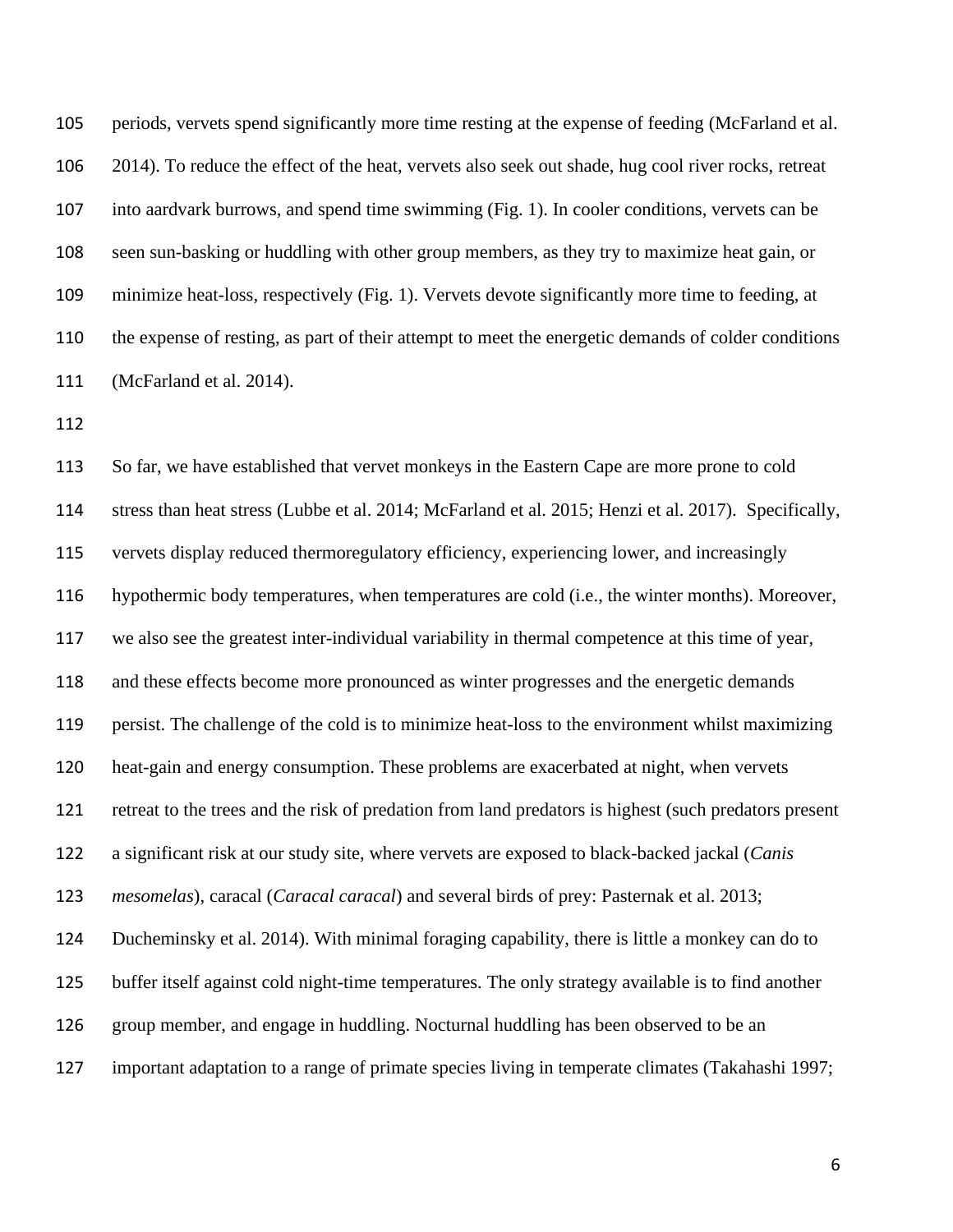Ogawa & Takahashi 2003; Li et al. 2010; McFarland & Majolo 2013). In line with these previous findings, our study has shown that thermal competence is positively predicted by an individual's number of social partners (McFarland et al. 2015; Henzi et al. 2017); a finding we interpret as reflecting variation in the number of potential huddling partners an animal can call on in cold temperatures. Interestingly, for males, we also found that their tenure length in the troop explains some of the variance in thermoregulatory competence. This suggests that learning and selecting suitable microhabitats at night may also play a role in improving thermoregulatory efficiency (Henzi et al. 2017). In a tangential experimental study of the heat-transfer characteristics of vervet monkey pelts, we found that grooming behavior (Fig. 1) apparently minimizes heat loss by increasing the pelt's insulative properties (i.e., loft), thus enabling animals to compensate for moderate environmental cooling, without increasing the demand of their metabolism (McFarland et al. 2016).

 During hot conditions, vervets show remarkable efficiency in keeping their body temperature stable, and avoid significant bouts of hyperthermia (Lubbe et al. 2014). It is not surprising that vervets cope better with heat given that, as noted above, they have more strategies for dissipating heat than conserving it. In addition to bio-logging the vervets' temperature, we also use the same logging technology to measure environmental temperatures, and have found that, when vervets seek shade during the hottest part of the day, they select microclimates that can be up to twenty degrees cooler than direct exposure to the sun. Importantly, our vervets also have regular access to drinking water, which facilitates the sweat production necessary to dissipate heat in these conditions. Although largely a water-dependent species – vervets' geographical distribution is restricted to riverine habitats or artificial water sources maintained by humans – vervets can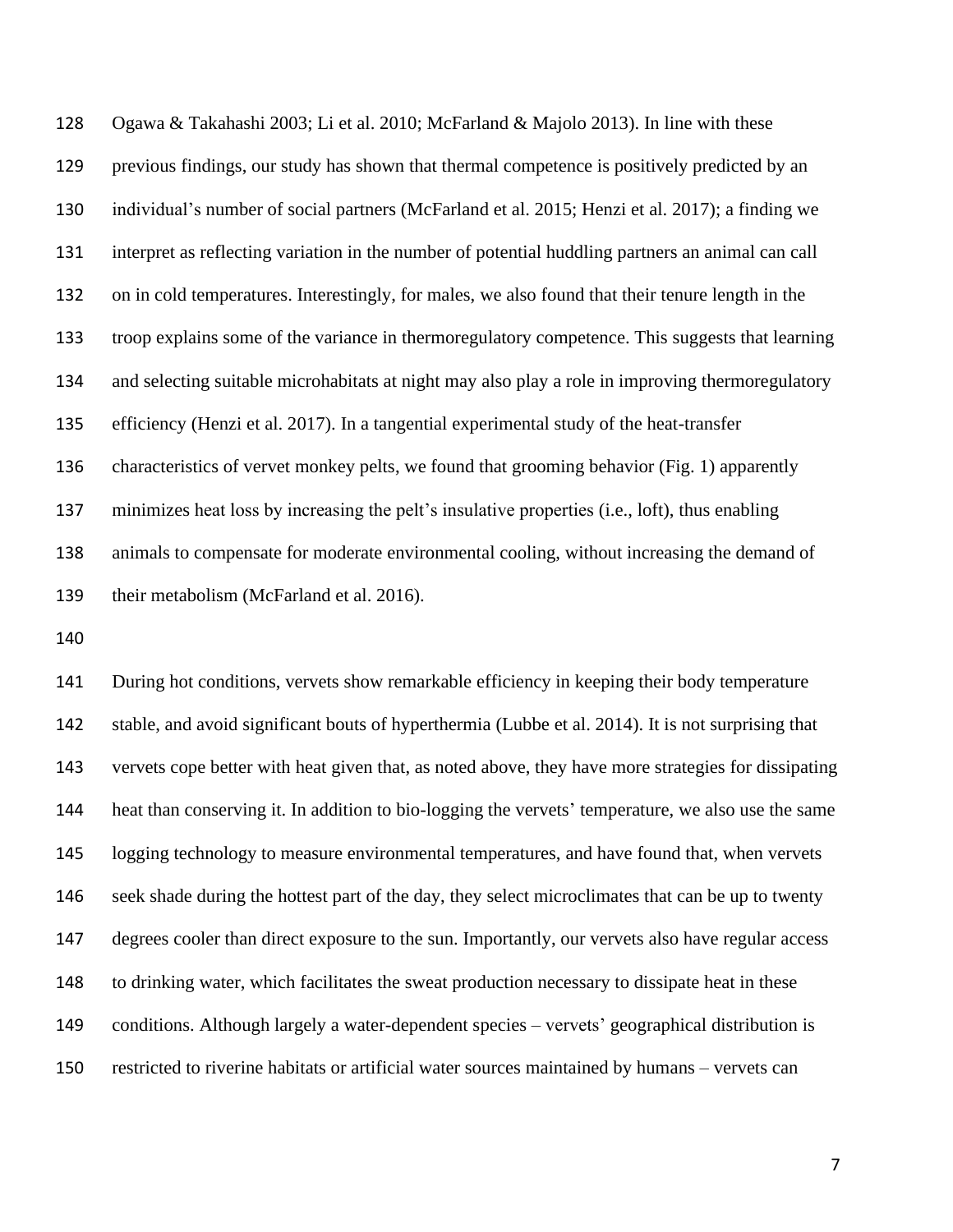show remarkable resilience to periods of water unavailability, a circumstance not uncommon within their semi-arid, drought prone habitats. Prior to the beginning of our thermoregulation study (and partly the impetus for it), the vervets experienced a period of intense drought, during which there was very little free-standing water present in the troops' territories (McDougall et al. 2010). As a consequence, there was a marked increase in aggression over access to the little water that was present, despite these being small seepage points that offered little reward. More interesting, however, is what happened at the point when all free-standing water dried up completely. One of our troops was observed to leave their territory on the day after all the free- standing water dried up, venturing away from the river, along an exposed ridge unoccupied by 160 any other vervet troops. They then returned to the river approximately 750m from their territory boundary, bypassing the ranges of four other groups, and entering an area containing a series of large pools. Our supposition is that the animals were led there by a male immigrant returning to his former territory. The willingness of other group members to follow this male, along with the intense aggression over largely unproductive water sources, suggests that vervets perceive direct access to water as crucial. In another of our groups, the loss of standing water did not prompt immediate movement in search of water. Instead, the group persisted without water for over a month by targeting succulent plants and licking dew from rocks and grass. Eventually, this group similarly followed an immigrant male to the water outside of their home territory. Visits by the two troops were then both regular and frequent, and the monkeys finally began sleeping at the new site. During this period, we observed no drought-related deaths, but it is clear that, had the monkeys not discovered a source of free-standing water, their survival would have been compromised. In this respect, the ability to observe and copy the behavior of animals with a broader experience of the surrounding area reflects another benefit of sociality.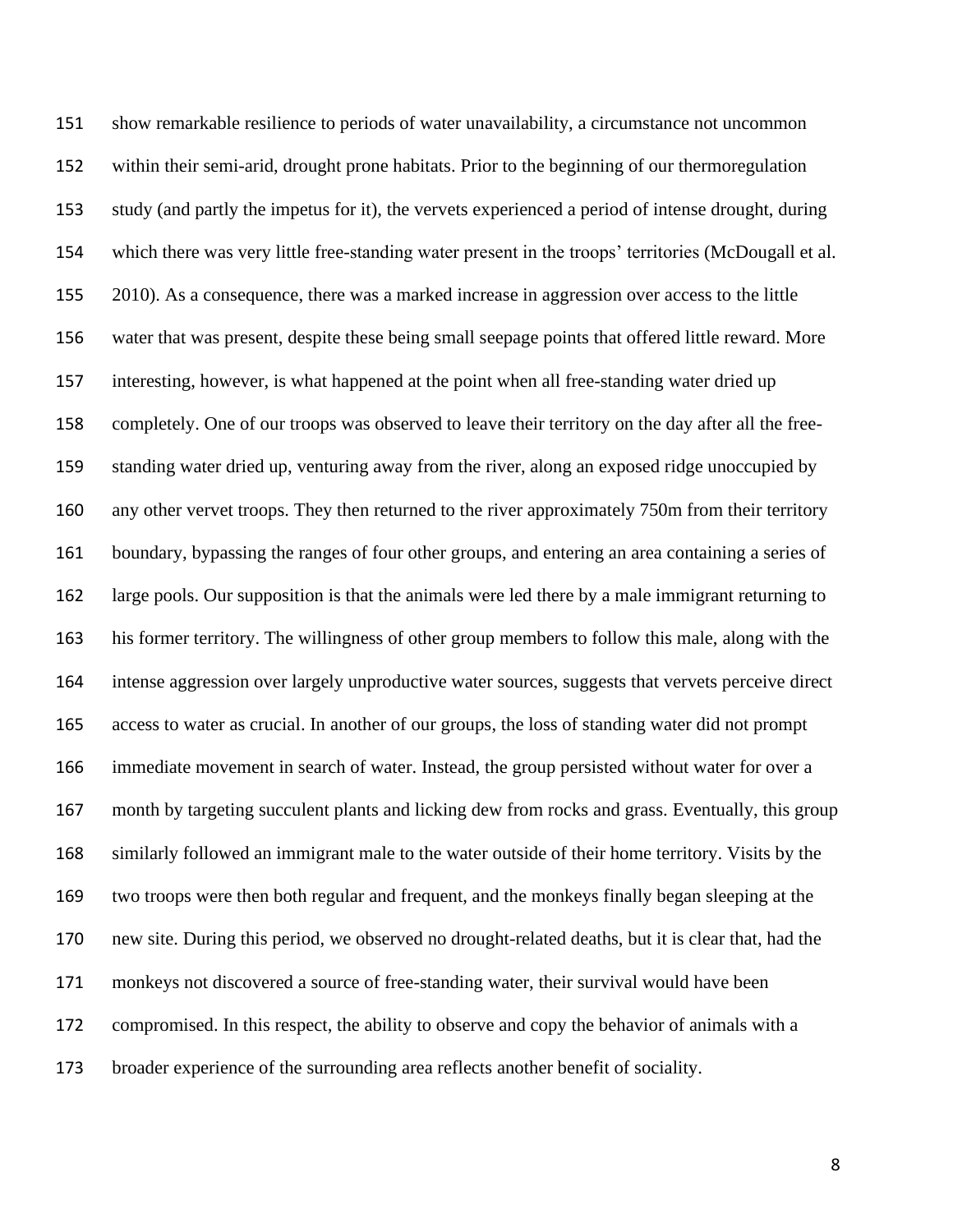Understanding how social influences on thermoregulation tie into vervet social dynamics is a topic we are now exploring in more detail. The Samara vervets display some interesting differences in their social behavior compared to the classic studies from Amboseli, which may be related to larger group sizes at our site (Henzi et al. 2013). Specifically, Samara females show clear grooming and proximity preferences for certain individuals, but these patterns are not easily explained by the standard organizing principles of rank and kinship: our females do not groom up the hierarchy, nor do they favor adjacently ranked females (i.e., those who are likely to be kin). There is no relationship between females' spatial proximity to each other and their probability of grooming (i.e., females do not simply groom whichever animal happens to be convenient). We have, however, shown that females use grooming strategically to secure safe spatial positions within the group: animals with larger grooming networks were less exposed to predation risk, from which they benefitted both reduced vigilance and increased foraging time (Josephs et al. 2016). It is also apparent, however, that there are large fluctuations in group size over time at our site, which reflect variation in climatic conditions—periods of drought result in increased rates of adult and infant mortality—and social patterns may thus vary accordingly. It may be that female social strategies vary in accordance with both group size and prevailing environmental conditions to produce cyclical patterns of variation over time: a possibility our long-term data will allow us to investigate more thoroughly.

 To date, the adaptive value of sociability among primates has often been attributed to more sociable individuals being better able to deal with chronic social stress, which has a positive impact on reproduction (Silk 2007; Brent et al. 2013). Collectively, our research on vervets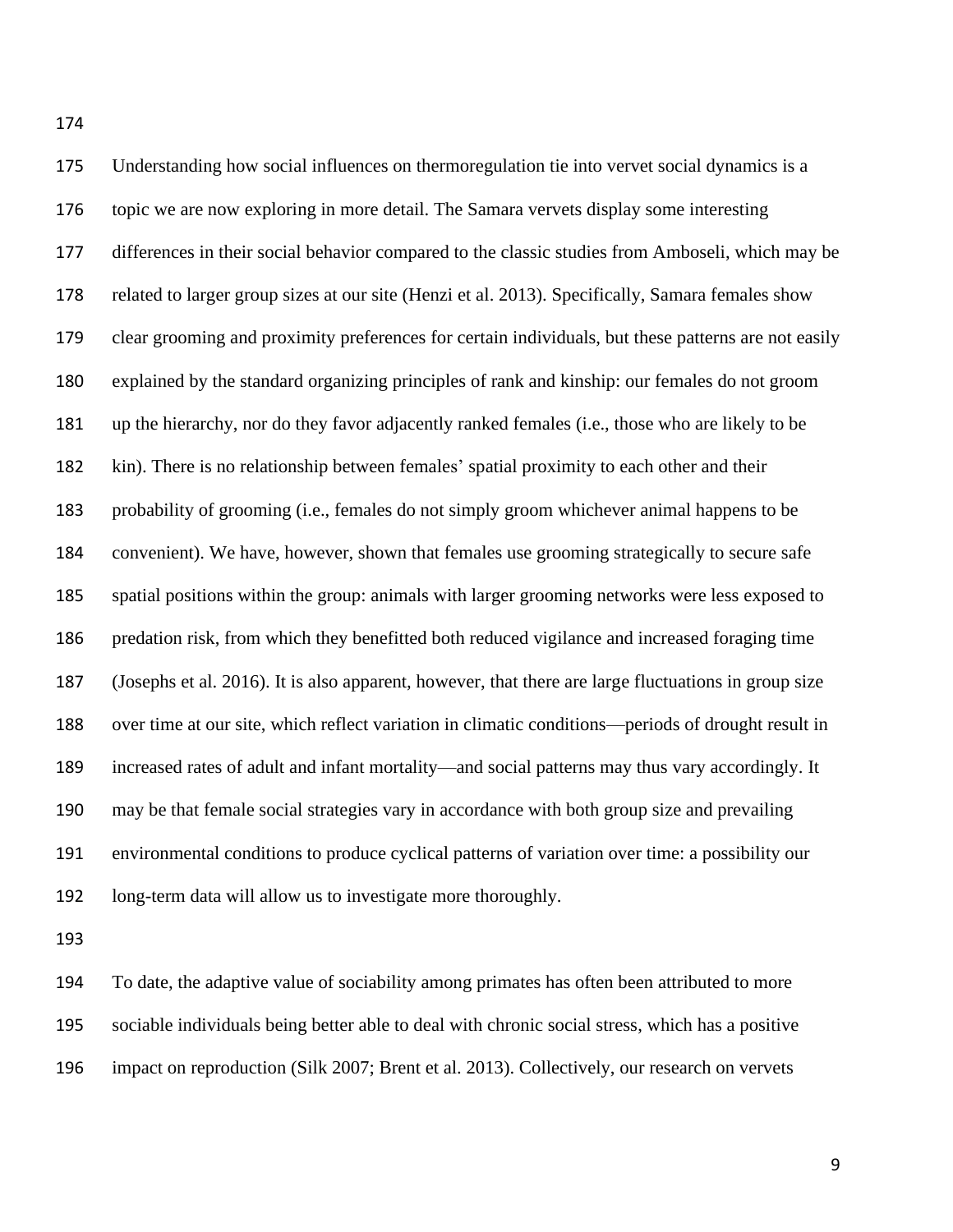suggests that climatic variability can also present a significant source of stress to primate groups, and that more sociable individuals are better equipped to deal with such challenges. If more sociable animals are better able to minimize the metabolic costs of thermoregulation, it is probable that they are not only more likely to survive extreme environmental events, but these savings in maintenance costs mean they also have more energy to invest in reproduction. Our work therefore contributes to the growing body of evidence suggesting that sociability and behavioral flexibility are evolutionarily adaptive traits, and are likely to play an important role in promoting the ongoing viability of populations living in highly-variable, extreme environmental conditions (Henzi et al. 2009; Henzi et al. 2013; McFarland & Majolo 2013; Young et al. 2014; McFarland et al. 2014, 2015; Young et al. 2017; Henzi et al. 2017; McFarland et al. 2017). **References** Brain C, Mitchell D. 1999. Body temperature changes in free-ranging baboons (*Papio hamadryas ursinus*) in the Namib Desert, Namibia. International Journal of Primatology 20: 585- 598. Brent LJ. et al. 2013. Genetic origins of social networks in rhesus macaques. Scientific Reports 3: 1042. Campos FA, Fedigan LM. 2009. Behavioural adaptations to heat stress and water scarcity in white-faced capuchins (*Cebus capucinus*) in Santa Rosa National Park, Costa Rica. American Journal of Physical Anthropology 138: 101-111. Dausmann KH, Glos J, Ganzhorn JU, Heldmaier G. 2004. Physiology: Hibernation in a tropical primate. Nature 429: 825-826.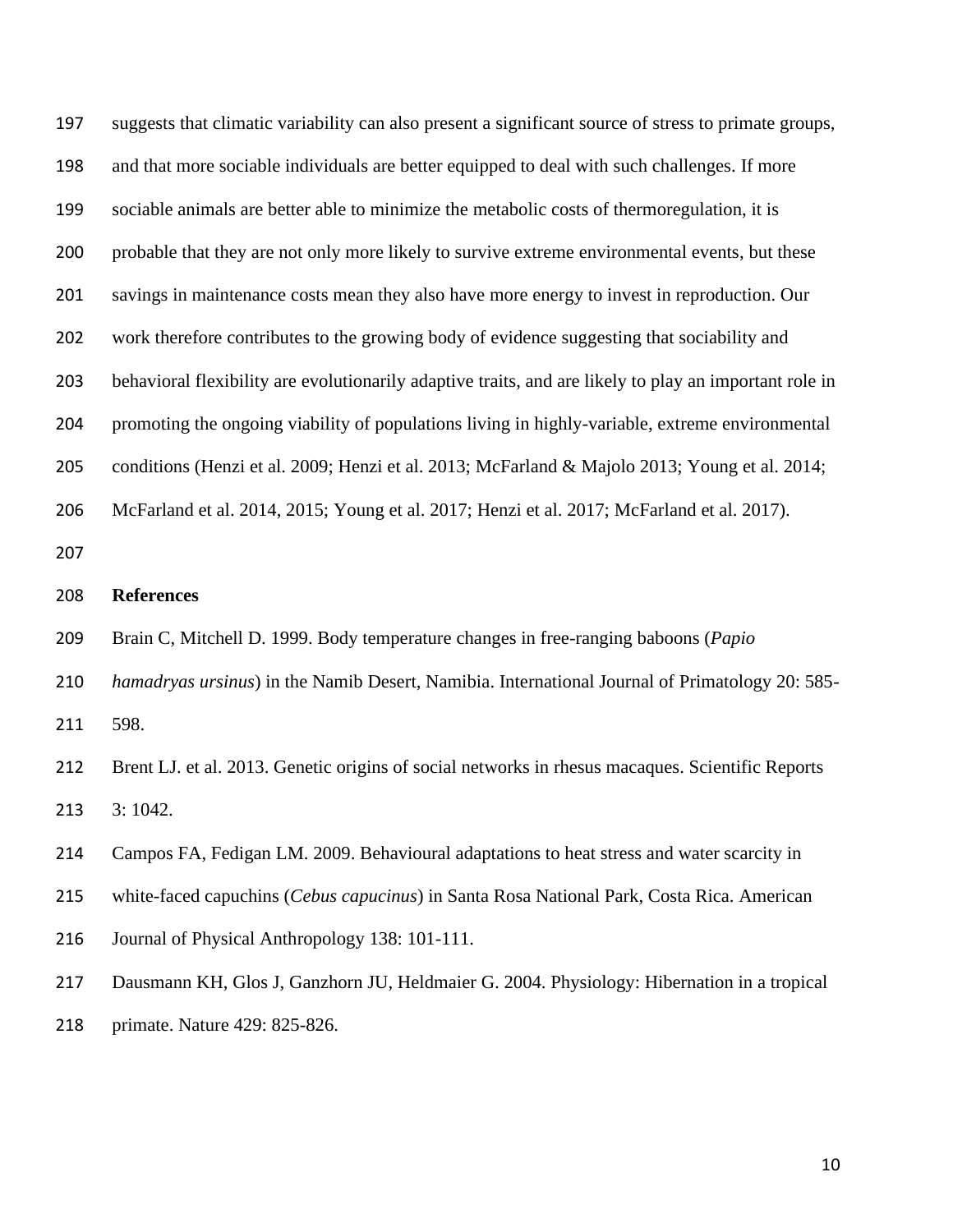- Ducheminsky N, Henzi SP, Barrett L. 2014. Responses of vervet monkeys in large troops to
- terrestrial and aerial predator alarm calls. Behavioral Ecology 25: 1474-1484.
- Dunbar RIM. 1991. Functional significance of social grooming in primates. Folia Primatologica 57: 121-131.
- Estrada A, Garber PA, Rylands AB, Roos C, Fernandez-Duque E, Di Fiore A, Nekaris KAI,
- Nijman V, Heymann EW, Lambert JE, Rovero F. 2017. Impending extinction crisis of the
- world's primates: Why primates matter. Science Advances 3: e1600946.
- Fuller A, Mitchell D, Maloney SK, Hetem RS. 2016. Towards a mechanistic understanding of
- the responses of large terrestrial mammals to heat and aridity associated with climate change.
- Climate Change Responses 3: 10.
- Henzi SP, Hetem R, Fuller A, Maloney S, Young C, Mitchell D, Barrett L, McFarland R. 2017.
- 230 Consequences of sex-specific sociability for thermoregulation in male vervet monkeys during
- winter. Journal of Zoology.
- Henzi SP, Forshaw N, Boner R, Barrett L, Lusseau D. 2013. Scalar social dynamics in female
- vervet monkey cohorts. Philosophical Transactions of the Royal Society B: Biological Sciences, 368: 20120351.
- Henzi SP, Lusseau D, Weingrill T, Van Schaik CP, Barrett, L. 2009. Cyclicity in the structure of
- female baboon social networks. Behavioral Ecology and Sociobiology 63: 1015-1021.
- Hill RA, Barrett L, Gaynor D, Weingrill T, Dixon P, Payne H, Henzi SP. 2003. Day length,
- latitude and behavioural (in) flexibility in baboons (*Papio cynocephalus ursinus*). Behavioral
- Ecology and Sociobiology 53: 278-286.
- Hoffman MT, Carrick PJ, Gillson L, West AG. 2009. Drought, climate change and vegetation
- response in the succulent karoo, South Africa. South African Journal of Science 105: 54–60.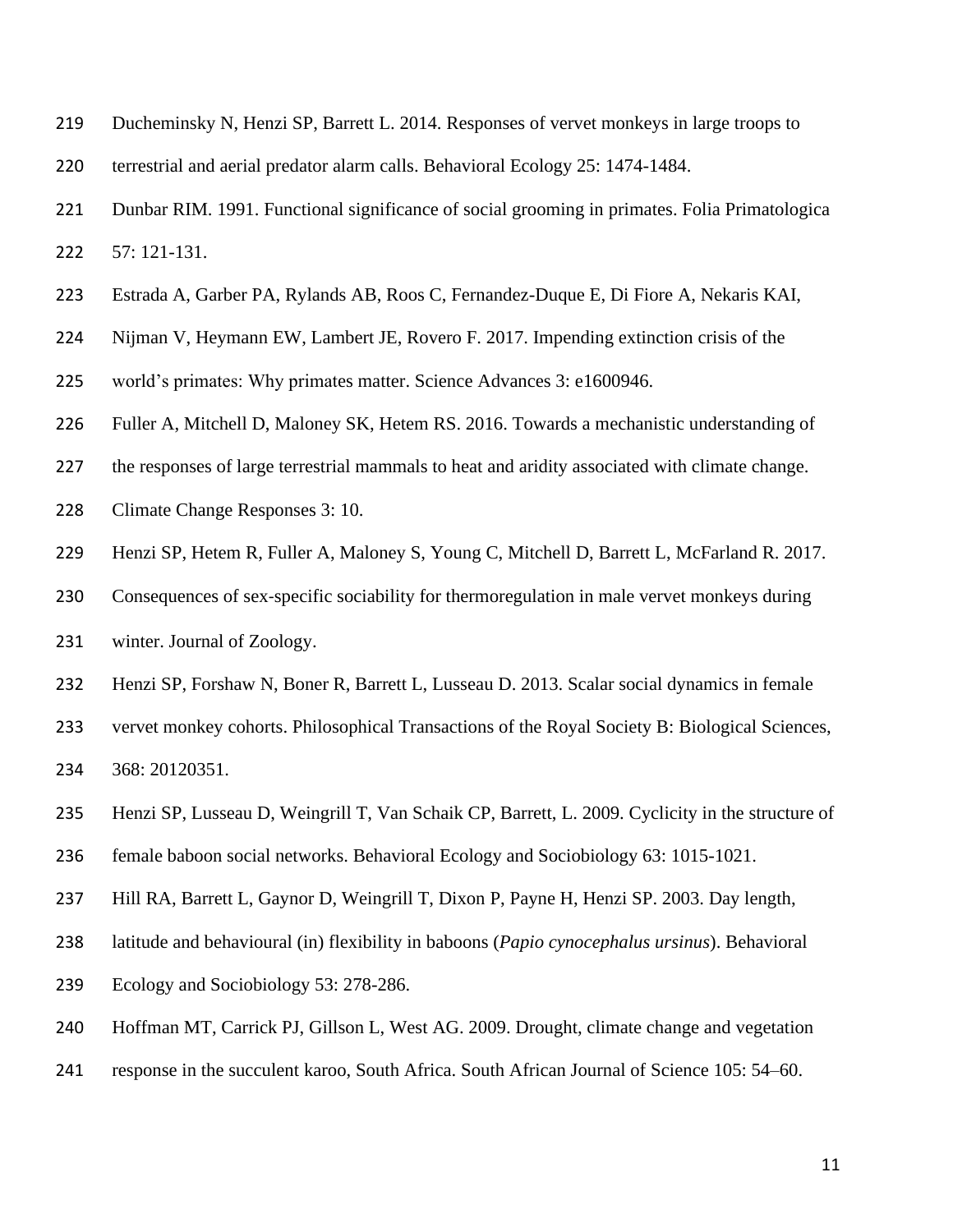- Josephs N, Bonnell T, Dostie M, Barrett L, Henzi SP. 2016. Working the crowd: sociable vervets
- benefit by reducing exposure to risk. Behavioral Ecology 27: 988–994.
- Korstjens AH, Lehmann J, Dunbar RIM. 2010. Resting time as an ecological constraint on
- primate biogeography. Animal Behaviour 79: 361-374.
- Li D, Ren B, Grueter CC, Li B, Li M. 2010. Nocturnal sleeping habits of the Yunnan snub‐nosed
- monkey in Xiangguqing, China. American Journal of Primatology 72: 1092-1099.
- Lubbe A, Hetem RS, McFarland R, Barrett L, Henzi SP, Mitchell D, Meyer LCR, Maloney SK,
- Fuller A. 2014. Thermoregulatory plasticity in free-ranging vervet monkeys, *Chlorocebus*
- *pygerythrus*. Journal of Comparative Physiology B 184: 799-809.
- Majolo B, McFarland R, Young C, Qarro M. 2013. The effect of climatic factors on the activity
- budgets of a temperate primate, the Barbary macaque (*Macaca sylvanus*). International Journal of Primatology 34: 500-514.
- Maslin MA, Shultz S, Trauth MH. 2015. A synthesis of the theories and concepts of early human
- evolution. Philosophical Transactions of the Royal Society of London B: Biological Sciences

370: 20140064.

- McDougall P, Forshaw N, Barrett L, Henzi SP. 2010. Leaving home: Responses to water
- depletion by vervet monkeys. Journal of Arid Environments 74: 924-927.
- McFarland R, Murphy D, Lusseau D, Henzi SP, Parker JL, Pollet TV, Barrett L. 2017. The
- 'strength of weak ties' among female baboons: fitness-related benefits of social bonds. Animal Behaviour.
- 262 McFarland R, Henzi SP, Barrett L, Wanigaratne A, Coetzee E, Fuller A, Hetem RS, Mitchell D,
- Maloney SK. 2016. Thermal consequences of increased pelt loft infer an additional utilitarian
- function for grooming. American Journal of Primatology 78: 456-461.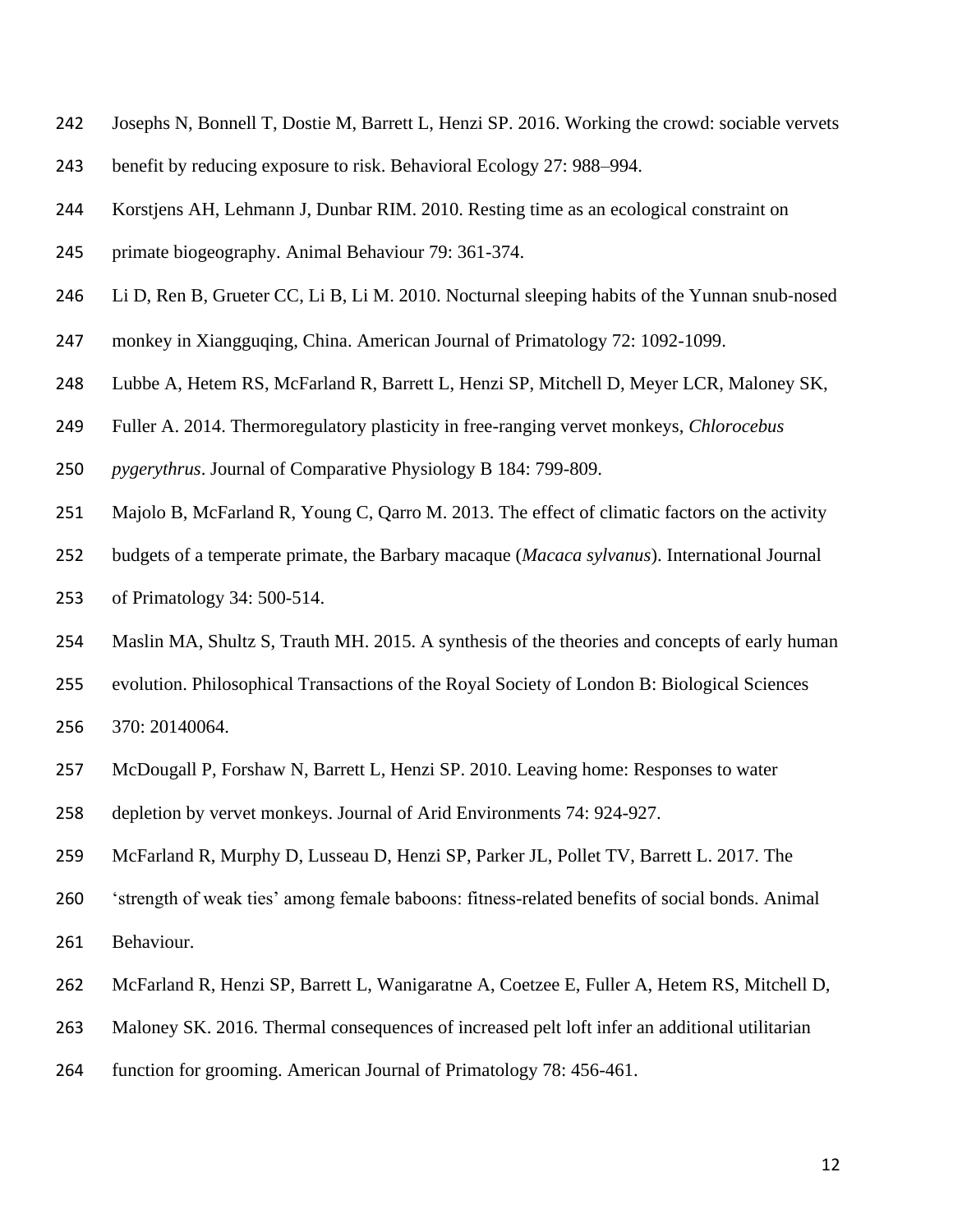- McFarland R, Fuller A, Hetem RS, Mitchell D, Maloney SK, Henzi SP, Barrett L. 2015. Social
- integration confers thermal benefits in a gregarious primate. Journal of Animal Ecology 84: 871- 878.
- McFarland R, Barrett L, Boner R, Freeman NJ, Henzi SP. 2014. Behavioral flexibility of vervet
- monkeys in response to climatic and social variability. American Journal of Physical
- Anthropology 154: 357-364.
- McFarland R, Hetem RS, Fuller A, Mitchell D, Henzi SP, Barrett L. 2013. Assessing the
- reliability of biologger techniques to measure activity in a free-ranging primate. Animal
- Behaviour 85: 861-866.
- McFarland R, Majolo B. 2013. Coping with the cold: Predictors of survival in wild Barbary
- macaques, *Macaca sylvanus*. Biology Letters 9: 20130428.
- Mzilikazi N, Masters JC, Lovegrove BG. 2006. Lack of torpor in free-ranging southern lesser
- galagos, Galago moholi: Ecological and physiological considerations. Folia Primatologica 77: 465-476.
- Nowack J, Mzilikazi N, Dausmann KH. 2010. Torpor on Demand: Heterothermy in the Non-
- Lemur Primate Galago moholi. PLoS ONE 5: e10797.
- Ogawa H, Takahashi H. 2003. Triadic positions of Tibetan macaques huddling at a sleeping site.
- International Journal of Primatology 24: 591-606.
- Pasternak G, Brown LR, Kienzle S, Fuller A, Barrett L, Henzi SP. 2013. Population ecology of
- vervet monkeys in a high latitude, semi-arid riparian woodland. Koedoe 55: 1-9.
- Potts R. 1998. Variability selection in hominid evolution. Evolutionary Anthropology: Issues,
- News, and Reviews 7: 81-96.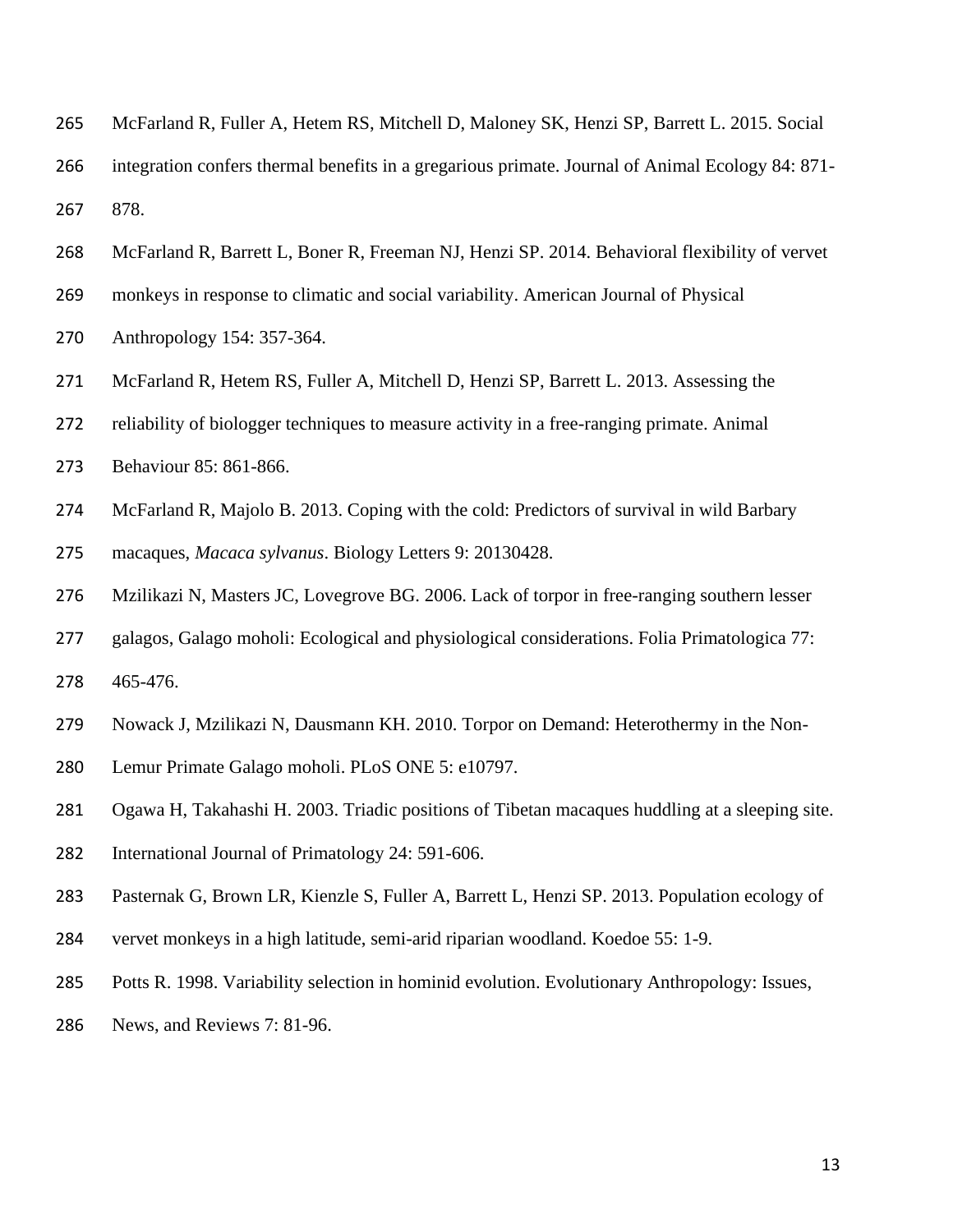- Schülke O, Bhagavatula J, Vigilant L, Ostner J. 2010 Social bonds enhance reproductive success in male macaques. Current Biology 20: 2207-2210.
- Silk JB. 2007. The adaptive value of sociality in mammalian groups. Philosophical Transactions
- of the Royal Society B 362: 539-559.
- Silk JB, Beehner JC, Bergman TJ, Crockford C, Engh AL, Moscovice LR, Wittig RM, Seyfarth
- RM, Cheney DL. 2009 The benefits of social capital: close social bonds among female baboons
- enhance offspring survival. Proceedings of the Royal Society B 276: 3099-3104.
- Takahashi H. 1997. Huddling relationships in night sleeping groups among wild Japanese
- macaques in Kinkazan Island during winter. Primates 38: 57-68.
- Thomas CD et al. 2004. Extinction risk from climate change. Nature 427: 145-148.
- Thompson CL, Williams SH, Glander KE, Teaford MF, Vinyard CJ. 2014. Body temperature
- and thermal environment in a generalized arboreal anthropoid, wild mantled howling monkeys
- (*Alouatta palliata*). American Journal of Physical Anthropology 154: 1-10.
- Wiederholt R, Post E. 2010. Tropical warming and the dynamics of endangered primates.
- Biology Letters 6: 257-260.
- Young C, Majolo B, Heistermann M, Schülke O, Ostner J. 2014. Responses to social and
- environmental stress are attenuated by strong male bonds in wild macaques. Proceedings of the
- National Academy of Sciences 111: 18195-18200.
- Young C, McFarland R, Barrett L, Henzi SP. 2017. Formidable females and the power
- trajectories of socially integrated male vervet monkeys. Animal Behaviour 125: 61-67.